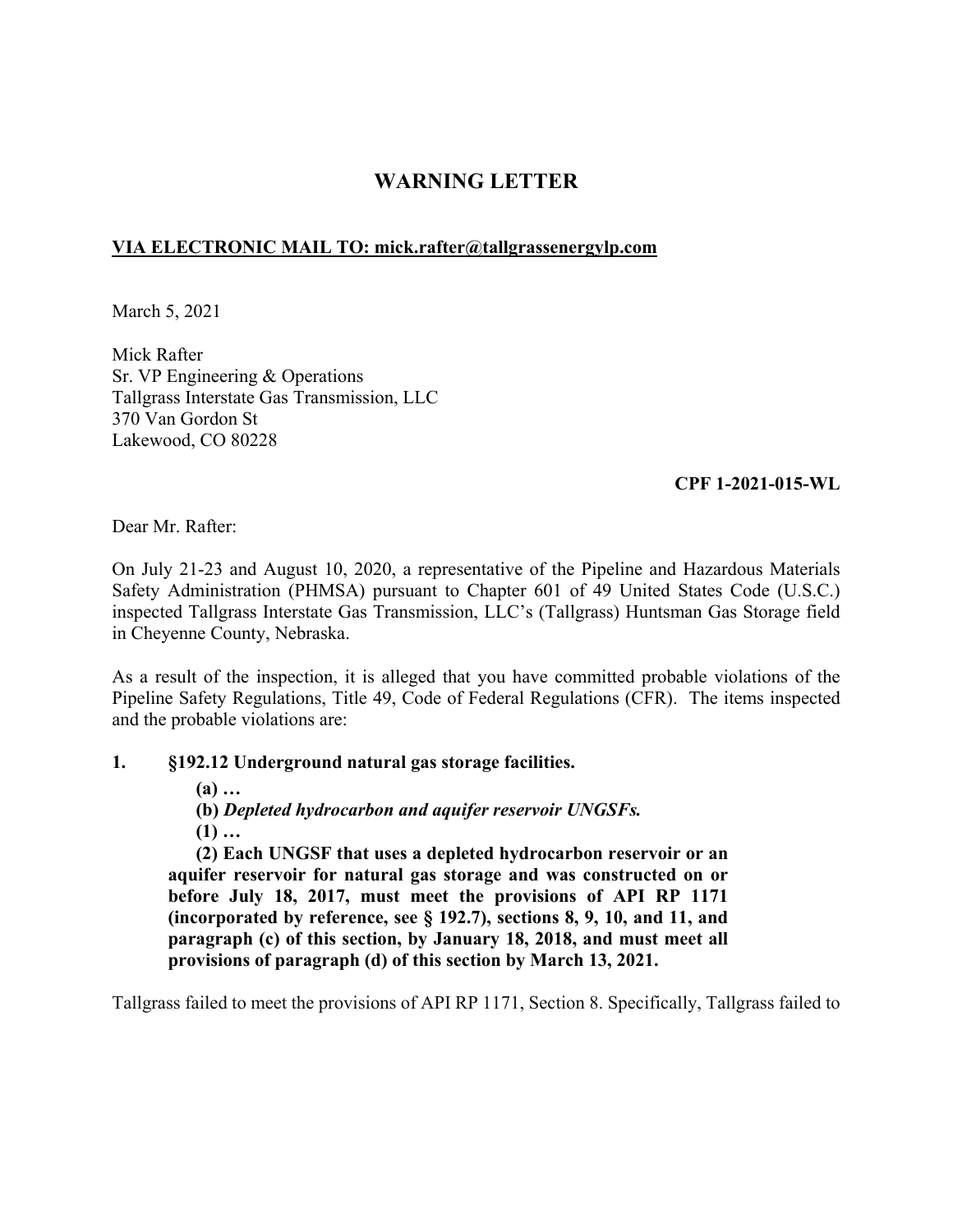include potential threats and hazards impacting the reservoir in its risk management model in accordance with API RP 1171, Section 8.4.2 (Section 8.4.2).

Section 8.4.2 states in part, "The operator shall evaluate the potential threats and hazards impacting storage wells and reservoirs."

During the inspection, Tallgrass reported that potential threats and hazards impacting the reservoir had not been incorporated into the risk management model. Tallgrass stated that they planned to add threats to the reservoir from plugged and abandoned wells and 3rd party wells within the reservoir boundary to their risk model in the fourth quarter of 2020. Therefore, Tallgrass failed to meet the provisions of Section 8.4.2.

## **2. §192.12 Underground natural gas storage facilities.**

**(a) …** 

**(b)** *Depleted hydrocarbon and aquifer reservoir UNGSFs.*  **(1) …** 

**(2) Each UNGSF that uses a depleted hydrocarbon reservoir or an aquifer reservoir for natural gas storage and was constructed on or before July 18, 2017, must meet the provisions of API RP 1171 (incorporated by reference, see § 192.7), sections 8, 9, 10, and 11, and paragraph (c) of this section, by January 18, 2018, and must meet all provisions of paragraph (d) of this section by March 13, 2021.** 

Tallgrass failed to meet the provisions of API RP 1171, Section 11. Specifically, Tallgrass failed to notify and train operating personnel whenever changes were made to the operating procedures in accordance with API RP 1171, Section 11.12.2 (Section 11.12.2).

Section 11.12.2 states in part:

Whenever changes are made to the operating procedures specified in 11.3, operating personnel shall be notified and trained as necessary in the changes and training documented before operating storage wells and reservoirs.

During the inspection, which occurred the week of July 21, 2020, Tallgrass was not able to provide records showing that operating personnel were notified and trained on the changes to operating procedures resulting from its new Gas Storage Integrity Monitoring Plan (GSIMP). It was also noted that the GSIMP presented was dated 08-01-2020, but Tallgrass stated that it was in effect at the time of the inspection. Therefore, Tallgrass failed to meet the provisions of Section 11.12.2.

#### **3. §192.12 Underground natural gas storage facilities.**

**(a) …** 

**(b)** *Depleted hydrocarbon and aquifer reservoir UNGSFs.* 

**(1) …** 

**(2) Each UNGSF that uses a depleted hydrocarbon reservoir or an aquifer reservoir for natural gas storage and was constructed on or before July 18, 2017, must meet the provisions of API RP 1171 (incorporated by reference, see § 192.7), sections 8, 9, 10, and 11, and**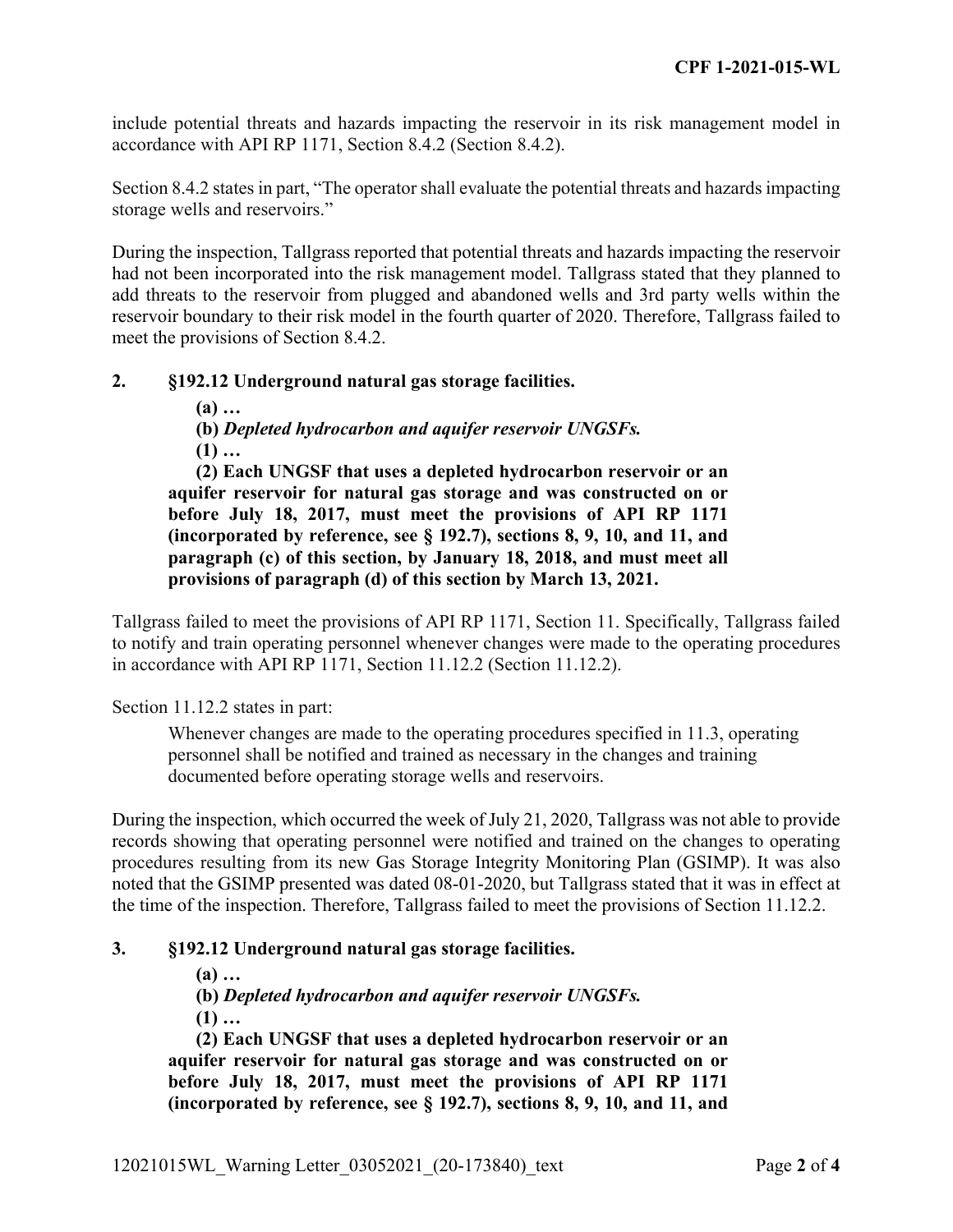### **paragraph (c) of this section, by January 18, 2018, and must meet all provisions of paragraph (d) of this section by March 13, 2021.**

Tallgrass failed to meet the provisions of API RP 1171, Section 8. Specifically, Tallgrass failed to review its risk assessment results in accordance with API RP 1171, Section 8.5.2 (Section 8.5.2).

### Section 8.5.2 states in part:

The operator shall review the results of the risk assessment to determine whether the risk assessment, resulting prioritization, or ranking represents its facilities and characterizes the risks.

During the inspection, Tallgrass was not able to provide records that the risk assessment results were reviewed to determine whether the risk assessment, resulting prioritization, or ranking represented its facilities and characterized the risks. Therefore, Tallgrass failed to meet the provisions of Section 8.5.2.

## **4. §192.12 Underground natural gas storage facilities.**

**(a) …** 

**(b)** *Depleted hydrocarbon and aquifer reservoir UNGSFs.*  **(1) …** 

**(2) Each UNGSF that uses a depleted hydrocarbon reservoir or an aquifer reservoir for natural gas storage and was constructed on or before July 18, 2017, must meet the provisions of API RP 1171 (incorporated by reference, see § 192.7), sections 8, 9, 10, and 11, and paragraph (c) of this section, by January 18, 2018, and must meet all provisions of paragraph (d) of this section by March 13, 2021.** 

Tallgrass failed to meet the provisions of API RP 1171, Section 9. Specifically, Tallgrass failed to evaluate the mechanical integrity of each active third-party well that penetrated the storage reservoir and buffer zone or areas influenced by storage operations in accordance with API RP 1171, Section 9.3.1 (Section 9.3.1).

Section 9.3.1 states in part:

The operator shall evaluate the mechanical integrity of each active well, including each third-party well, that penetrates the storage reservoir and buffer zone or areas influenced by storage operations.

During the inspection, Tallgrass reported that they had not completed the evaluation of each active third-party well that penetrated its storage reservoir and buffer zone or areas influenced by its storage operations. Therefore, Tallgrass failed to meet the provisions of Section 9.3.1.

Under 49 U.S.C. § 60122 and 49 CFR § 190.223, you are subject to a civil penalty not to exceed \$222,504 per violation per day the violation persists, up to a maximum of \$2,225,034 for a related series of violations. For violation occurring on or after July 31, 2019 and before January 11, 2021, the maximum penalty may not exceed \$218,647 per violation per day the violation persists, up to